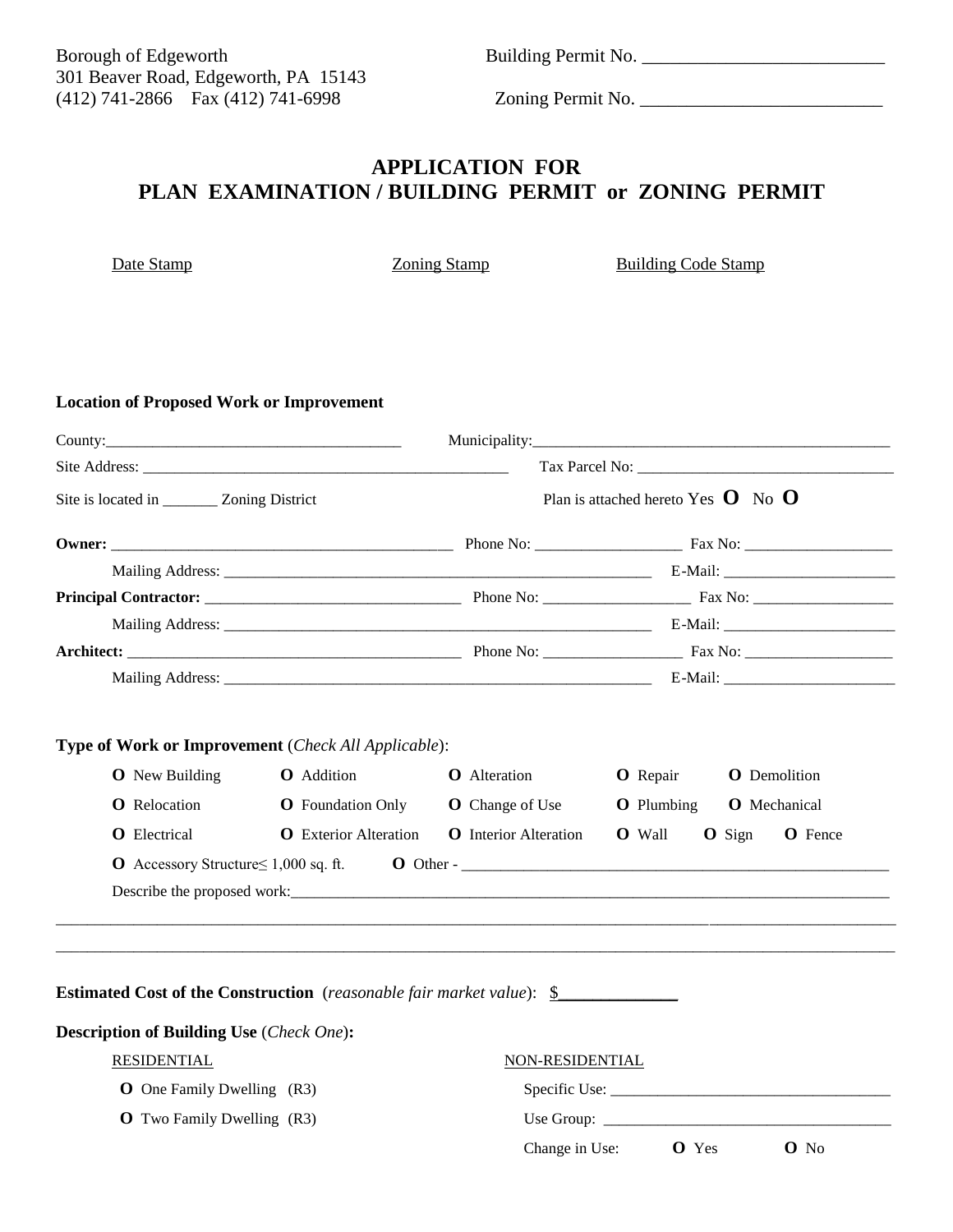## APPLICATION FOR PLAN EXAMINATION / BUILDING PERMIT or ZONING PERMIT Page 2

| Proposed Use of Land: (Zoning related)                                                                               |                                                                  |                                                                                  |                                    |  |                                                                                                                                                                                                                                                                                                                                                                                                                      | If Yes,                              |                                                                          |                                                                                                                                                                                                                                                                                                                                                                                                                      |                                                      |  |
|----------------------------------------------------------------------------------------------------------------------|------------------------------------------------------------------|----------------------------------------------------------------------------------|------------------------------------|--|----------------------------------------------------------------------------------------------------------------------------------------------------------------------------------------------------------------------------------------------------------------------------------------------------------------------------------------------------------------------------------------------------------------------|--------------------------------------|--------------------------------------------------------------------------|----------------------------------------------------------------------------------------------------------------------------------------------------------------------------------------------------------------------------------------------------------------------------------------------------------------------------------------------------------------------------------------------------------------------|------------------------------------------------------|--|
|                                                                                                                      |                                                                  |                                                                                  |                                    |  |                                                                                                                                                                                                                                                                                                                                                                                                                      |                                      |                                                                          |                                                                                                                                                                                                                                                                                                                                                                                                                      |                                                      |  |
| <u> 1989 - Johann Barbara, martxa alemaniar argumento de la contrada de la contrada de la contrada de la contrad</u> |                                                                  |                                                                                  |                                    |  |                                                                                                                                                                                                                                                                                                                                                                                                                      |                                      |                                                                          |                                                                                                                                                                                                                                                                                                                                                                                                                      |                                                      |  |
|                                                                                                                      |                                                                  |                                                                                  |                                    |  |                                                                                                                                                                                                                                                                                                                                                                                                                      |                                      |                                                                          |                                                                                                                                                                                                                                                                                                                                                                                                                      |                                                      |  |
| <b>Building / Site Characteristics:</b>                                                                              |                                                                  |                                                                                  |                                    |  |                                                                                                                                                                                                                                                                                                                                                                                                                      |                                      |                                                                          |                                                                                                                                                                                                                                                                                                                                                                                                                      |                                                      |  |
|                                                                                                                      |                                                                  | Number of Residential Dwelling Units: Existing: ________________________________ |                                    |  |                                                                                                                                                                                                                                                                                                                                                                                                                      |                                      |                                                                          |                                                                                                                                                                                                                                                                                                                                                                                                                      |                                                      |  |
|                                                                                                                      |                                                                  | Mechanical: (Indicate type (i.e., electric, gas, oil, etc.):                     |                                    |  |                                                                                                                                                                                                                                                                                                                                                                                                                      |                                      |                                                                          |                                                                                                                                                                                                                                                                                                                                                                                                                      | Heating: Ventilation: Ventilation: Air Conditioning: |  |
| Sewer Service (Check One):                                                                                           |                                                                  | Water Service (Check One):                                                       | <b>O</b> Public<br><b>O</b> Public |  |                                                                                                                                                                                                                                                                                                                                                                                                                      | <b>O</b> Private<br><b>O</b> Private |                                                                          |                                                                                                                                                                                                                                                                                                                                                                                                                      | (Septic Permit No.                                   |  |
|                                                                                                                      |                                                                  | Does or will your building contain any of the following:                         |                                    |  |                                                                                                                                                                                                                                                                                                                                                                                                                      |                                      |                                                                          |                                                                                                                                                                                                                                                                                                                                                                                                                      |                                                      |  |
| Fireplace(s):                                                                                                        |                                                                  |                                                                                  |                                    |  |                                                                                                                                                                                                                                                                                                                                                                                                                      |                                      |                                                                          |                                                                                                                                                                                                                                                                                                                                                                                                                      |                                                      |  |
|                                                                                                                      | Sprinkler System:<br>Pressure Vessels:<br>Refrigeration Systems: | Elevator/Escalator/Lift/Moving Walks:                                            |                                    |  | $\mathbf{O}$ Yes<br>$\mathbf{O}$ Yes<br>$\mathbf{O}$ Yes<br><b>O</b> Yes                                                                                                                                                                                                                                                                                                                                             |                                      | $\mathbf{0}$ No<br>$\mathbf{0}$ No<br>$\mathbf{0}$ No<br>$\mathbf{O}$ No |                                                                                                                                                                                                                                                                                                                                                                                                                      |                                                      |  |
|                                                                                                                      |                                                                  | <b>Building Line Dimensions, Lot Coverage &amp; Impervious Surface:</b>          |                                    |  |                                                                                                                                                                                                                                                                                                                                                                                                                      |                                      |                                                                          |                                                                                                                                                                                                                                                                                                                                                                                                                      |                                                      |  |
|                                                                                                                      |                                                                  |                                                                                  |                                    |  |                                                                                                                                                                                                                                                                                                                                                                                                                      |                                      |                                                                          |                                                                                                                                                                                                                                                                                                                                                                                                                      |                                                      |  |
|                                                                                                                      |                                                                  |                                                                                  |                                    |  | <b>Existing</b>                                                                                                                                                                                                                                                                                                                                                                                                      |                                      |                                                                          | <b>Proposed</b>                                                                                                                                                                                                                                                                                                                                                                                                      |                                                      |  |
|                                                                                                                      |                                                                  | Lot Coverage (Principal & Accessory Buildings)                                   |                                    |  | $\frac{1}{\sqrt{1-\frac{1}{2}}\sqrt{1-\frac{1}{2}}\sqrt{1-\frac{1}{2}}\sqrt{1-\frac{1}{2}}\sqrt{1-\frac{1}{2}}\sqrt{1-\frac{1}{2}}\sqrt{1-\frac{1}{2}}\sqrt{1-\frac{1}{2}}\sqrt{1-\frac{1}{2}}\sqrt{1-\frac{1}{2}}\sqrt{1-\frac{1}{2}}\sqrt{1-\frac{1}{2}}\sqrt{1-\frac{1}{2}}\sqrt{1-\frac{1}{2}}\sqrt{1-\frac{1}{2}}\sqrt{1-\frac{1}{2}}\sqrt{1-\frac{1}{2}}\sqrt{1-\frac{1}{2}}\sqrt{1-\frac{1}{2}}\sqrt{1-\frac$ |                                      |                                                                          | $\frac{1}{\sqrt{1-\frac{1}{2}}\sqrt{1-\frac{1}{2}}\sqrt{1-\frac{1}{2}}\sqrt{1-\frac{1}{2}}\sqrt{1-\frac{1}{2}}\sqrt{1-\frac{1}{2}}\sqrt{1-\frac{1}{2}}\sqrt{1-\frac{1}{2}}\sqrt{1-\frac{1}{2}}\sqrt{1-\frac{1}{2}}\sqrt{1-\frac{1}{2}}\sqrt{1-\frac{1}{2}}\sqrt{1-\frac{1}{2}}\sqrt{1-\frac{1}{2}}\sqrt{1-\frac{1}{2}}\sqrt{1-\frac{1}{2}}\sqrt{1-\frac{1}{2}}\sqrt{1-\frac{1}{2}}\sqrt{1-\frac{1}{2}}\sqrt{1-\frac$ |                                                      |  |
|                                                                                                                      |                                                                  |                                                                                  |                                    |  |                                                                                                                                                                                                                                                                                                                                                                                                                      |                                      | % of lot area                                                            |                                                                                                                                                                                                                                                                                                                                                                                                                      | 2% of lot area                                       |  |
| <b>Impervious Surface</b>                                                                                            |                                                                  |                                                                                  |                                    |  |                                                                                                                                                                                                                                                                                                                                                                                                                      |                                      |                                                                          | $\frac{1}{\sqrt{1-\frac{1}{2}}\sqrt{1-\frac{1}{2}}\sqrt{1-\frac{1}{2}}\sqrt{1-\frac{1}{2}}\sqrt{1-\frac{1}{2}}\sqrt{1-\frac{1}{2}}\sqrt{1-\frac{1}{2}}\sqrt{1-\frac{1}{2}}\sqrt{1-\frac{1}{2}}\sqrt{1-\frac{1}{2}}\sqrt{1-\frac{1}{2}}\sqrt{1-\frac{1}{2}}\sqrt{1-\frac{1}{2}}\sqrt{1-\frac{1}{2}}\sqrt{1-\frac{1}{2}}\sqrt{1-\frac{1}{2}}\sqrt{1-\frac{1}{2}}\sqrt{1-\frac{1}{2}}\sqrt{1-\frac{1}{2}}\sqrt{1-\frac$ |                                                      |  |
|                                                                                                                      |                                                                  |                                                                                  |                                    |  |                                                                                                                                                                                                                                                                                                                                                                                                                      |                                      | <sup>%</sup> of lot area                                                 |                                                                                                                                                                                                                                                                                                                                                                                                                      | <sup>%</sup> of lot area                             |  |
| Yards                                                                                                                | Front Yard                                                       |                                                                                  |                                    |  | $f_{\rm t}$ .                                                                                                                                                                                                                                                                                                                                                                                                        |                                      |                                                                          |                                                                                                                                                                                                                                                                                                                                                                                                                      | ft.                                                  |  |
|                                                                                                                      |                                                                  | Front Yard (Corner lot only)                                                     |                                    |  | $\overline{\text{f}t}$ .                                                                                                                                                                                                                                                                                                                                                                                             |                                      |                                                                          |                                                                                                                                                                                                                                                                                                                                                                                                                      | ft.                                                  |  |
|                                                                                                                      | Rear Yard                                                        |                                                                                  |                                    |  |                                                                                                                                                                                                                                                                                                                                                                                                                      |                                      | ft.                                                                      |                                                                                                                                                                                                                                                                                                                                                                                                                      | _ft.                                                 |  |
|                                                                                                                      |                                                                  | Side Yard (Each)                                                                 |                                    |  | ft.                                                                                                                                                                                                                                                                                                                                                                                                                  |                                      | ft.                                                                      | $\int$ ft.                                                                                                                                                                                                                                                                                                                                                                                                           | $\int$ ft.                                           |  |
|                                                                                                                      |                                                                  | Side Yard (Corner lot only)                                                      |                                    |  | ft.                                                                                                                                                                                                                                                                                                                                                                                                                  |                                      |                                                                          | ft.                                                                                                                                                                                                                                                                                                                                                                                                                  |                                                      |  |
| Number of Stories                                                                                                    |                                                                  |                                                                                  |                                    |  |                                                                                                                                                                                                                                                                                                                                                                                                                      |                                      |                                                                          |                                                                                                                                                                                                                                                                                                                                                                                                                      |                                                      |  |
| Height of Structure above Avg. Grade                                                                                 |                                                                  |                                                                                  |                                    |  |                                                                                                                                                                                                                                                                                                                                                                                                                      |                                      | ft.                                                                      |                                                                                                                                                                                                                                                                                                                                                                                                                      | ft.                                                  |  |
|                                                                                                                      |                                                                  |                                                                                  |                                    |  |                                                                                                                                                                                                                                                                                                                                                                                                                      |                                      |                                                                          |                                                                                                                                                                                                                                                                                                                                                                                                                      |                                                      |  |

# **Permitted Work Hours:**

Hours of operation for all contractors are **7 a.m. to 8 p.m**. Monday through Saturday. Hours of operation are NOT permitted on Sundays and all Holidays.

# **All Inspections Require a 24 Hour Notice (412) 741-2866**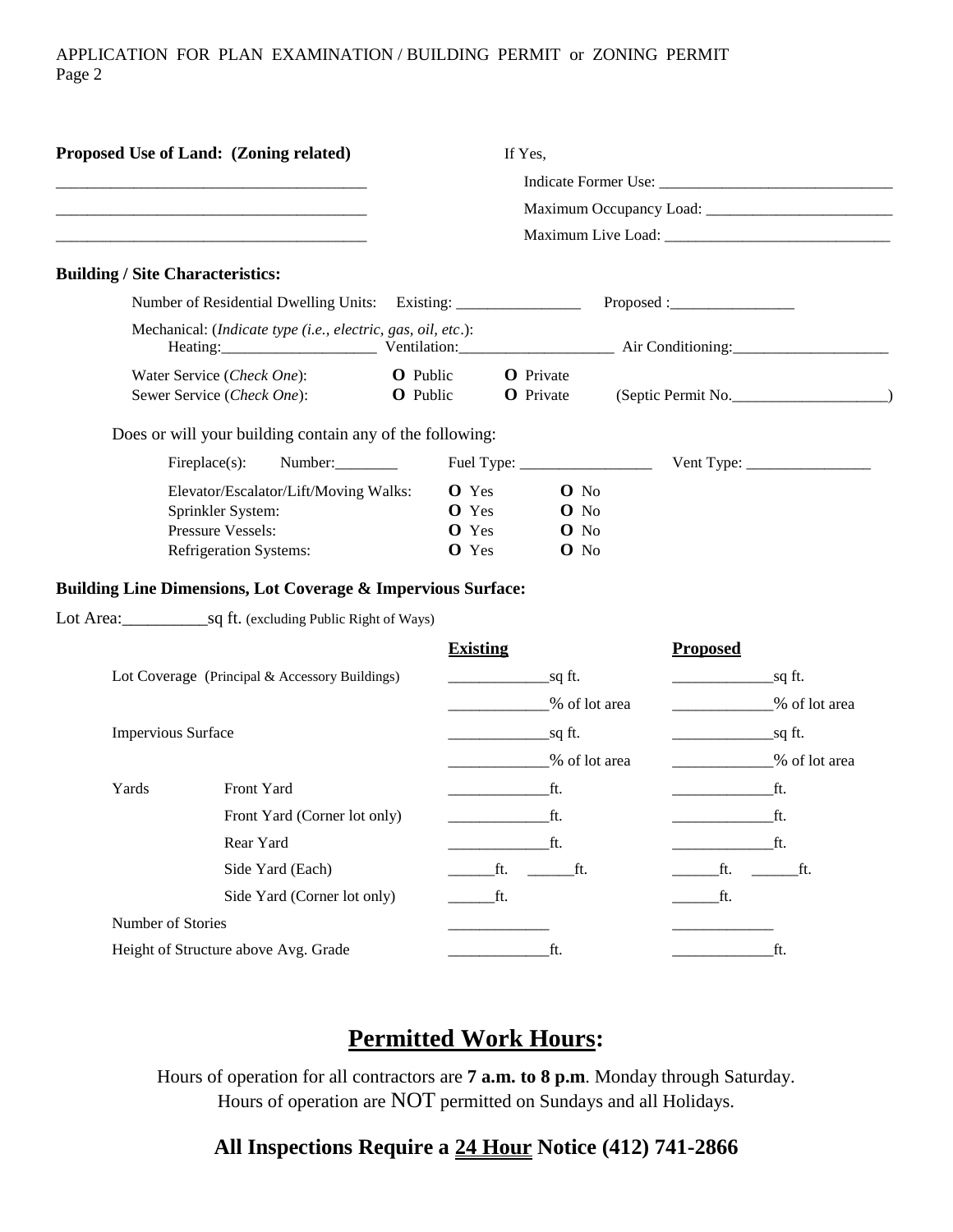| <b>Flood Plain:</b><br><b>Lowest Floor Level:</b>                                           |              |                             |              |             |
|---------------------------------------------------------------------------------------------|--------------|-----------------------------|--------------|-------------|
| Is the site located within an identified flood hazard area?                                 | $\Omega$ Yes | $\Omega$ No                 |              |             |
| Will any portion of the flood hazard area be developed?                                     | $\Omega$ Yes | $\Omega$ No                 |              |             |
| Is the site located within the Flood Hazard District (Edgeworth Borough Ordinance No. 456)? |              |                             | $\Omega$ Yes | $\Omega$ No |
| Will any portion of the Flood Hazard District area be developed?                            |              | $\Omega$ Yes<br>$\Omega$ No |              |             |

Owner / Agent shall verify that any proposed construction and/or development activity complies with the requirements of the National Flood Insurance Program, the Pennsylvania Flood Plain Management Act (Act 166-1978), specifically *Section 60.3* and the Edgeworth Borough Ordinance No. 456.

#### *Zoning Application (related)*

As required by Zoning Ordinance No. 430 adopted on January 18, 1989, and all subsequent Amendments.

Application is hereby made for a permit to erect or alter a structure which shall be located as shown on the attached survey/plans to use the premises for the purposes herewith The information which follows, together with location diagram, is made part of this application by the undersigned. It is understood and agreed by this applicant that any error, misstatement or misrepresentation of material fact, either with or without intention on the part of this applicant, such as might or would operate to cause a refusal of this application, or any change in the location, size or use of structure or land made subsequent to the issuance of this permit, without approval of the Zoning Office, shall constitute sufficient ground for the revocation of this permit.

### *Building Permit Application (related)*

The applicant certifies that all information on this application is correct and the work will be completed in accordance with the "approved" construction documents and PA Act 45 (Uniform Construction Code) and any additional approved building code requirements adopted by the Municipality. The property owner and applicant assumes the responsibility of locating all property lines, setback lines, easements, rights-of-way, flood areas, etc. Issuance of a permit and approval of construction documents shall not be construed as authority to violate, cancel or set aside any provisions of the codes or ordinances of the Municipality or any other governing body. The applicant certifies he/she understands all the applicable codes, ordinances and regulations.

Application for a permit shall be made by the *owner* or lessee of the building or structure, or *agent* of either, or by the *registered design professional* employed in connection with the proposed work.

#### **I certify that the code administrator or the code administrator's authorized representative shall have the authority to enter areas covered by such permit at any reasonable hour to enforce the provisions of the code(s) applicable to such permit.**

| Signature of Owner            | Print Name of Owner            | Date |  |
|-------------------------------|--------------------------------|------|--|
| Signature of Authorized Agent | Print Name Authorized Agent    | Date |  |
| Address of Authorized Agent   | Phone Number and/or Fax Number |      |  |
| Directions to Site:           |                                |      |  |
|                               |                                |      |  |
|                               |                                |      |  |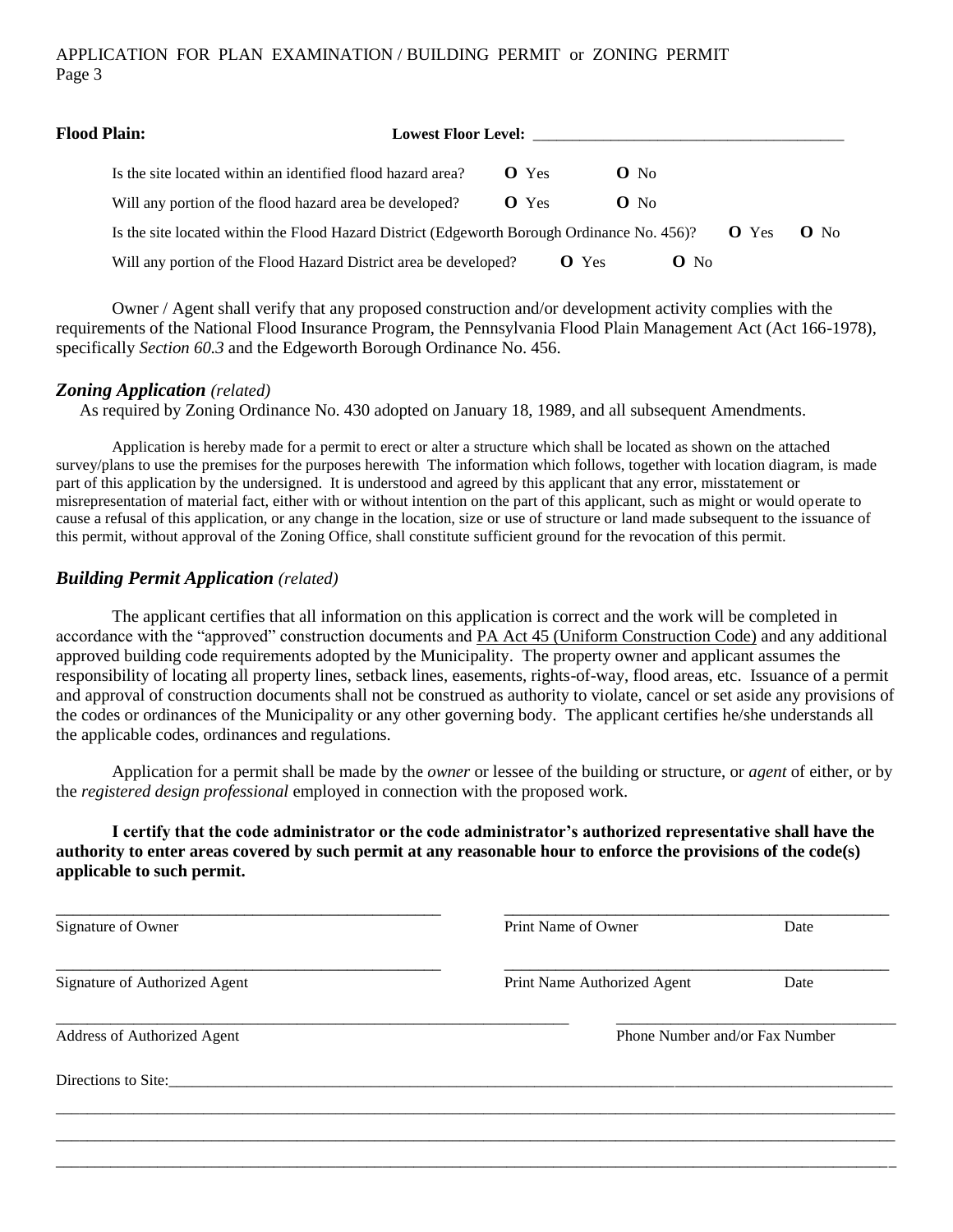APPLICATION FOR PLAN EXAMINATION / BUILDING PERMIT or ZONING PERMIT Page 4

| <b>For Additional Space as Needed</b> |
|---------------------------------------|
|                                       |
|                                       |
|                                       |
|                                       |
|                                       |
|                                       |
|                                       |
|                                       |
|                                       |
|                                       |
|                                       |
|                                       |
|                                       |
|                                       |
|                                       |
|                                       |
|                                       |
|                                       |
|                                       |
|                                       |
|                                       |
|                                       |
|                                       |
|                                       |
|                                       |
|                                       |
|                                       |
|                                       |
|                                       |
|                                       |
|                                       |
|                                       |
|                                       |
|                                       |
|                                       |
|                                       |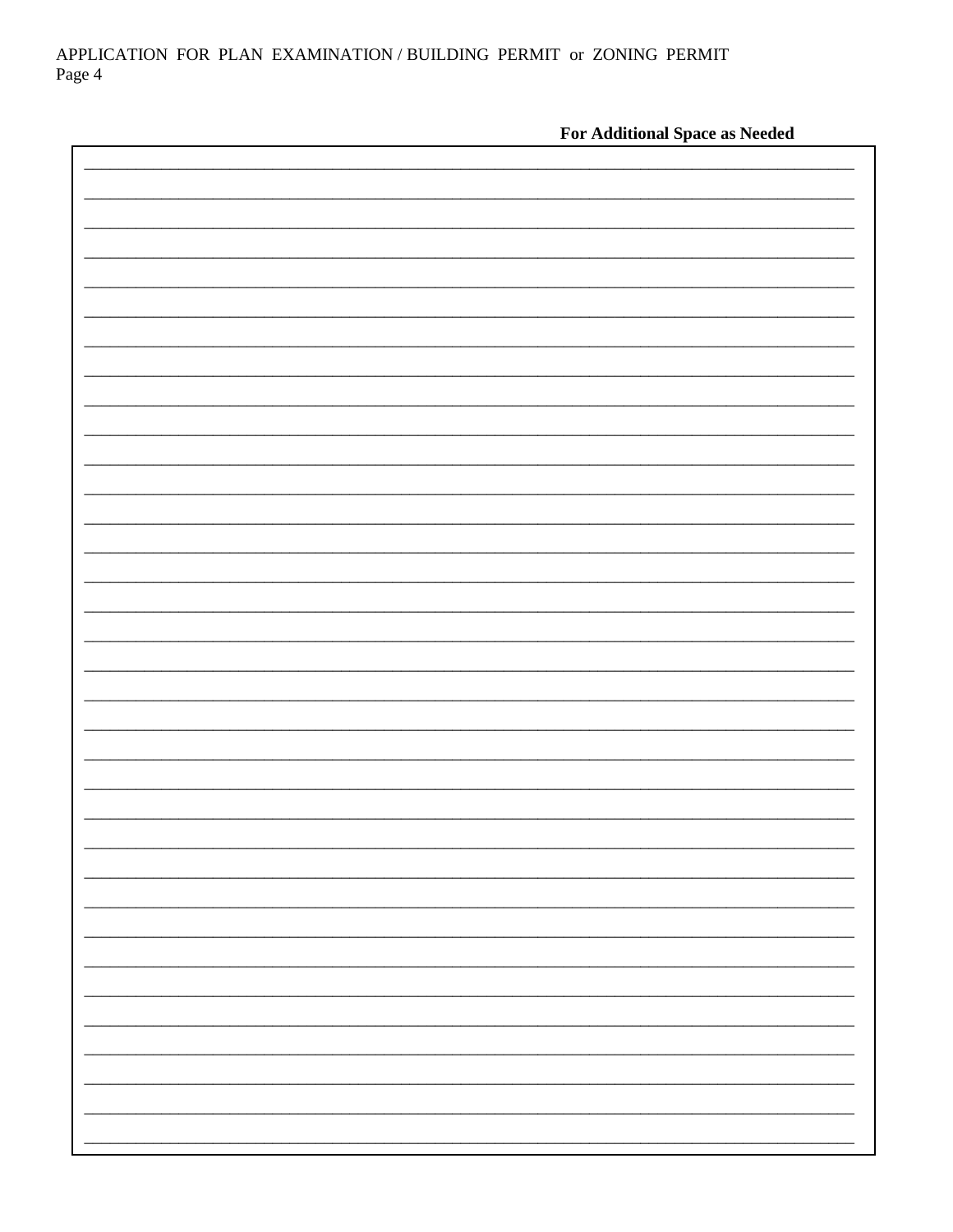#### **Proof of Insurance:**

Compliance with the requirements of Act 44 must be demonstrated by filing one (1) of the following three (3) documents with the application for plan examination and building permit:

- 1. Certificate of Insurance by your insurance carrier as proof of insurance covering the Worker's Compensation Act, the Occupational Disease Act and the Longshore and Harbor Worker's Compensation Act (if applicable); or (completed by all contractors)
- 2. Certification of Self-Insurance from the Department of Labor and Industry as proof of insurance covering the Worker's Compensation Act, the Occupational Disease Act and the Longshore and Harbor Worker's Compensation Act (if applicable); or (completed by all contractors)
- 3. A Notarized Affidavit stating that no other persons will be employed for the entire period of the work. (completed if owner is doing work)

Contractors must also supply on company letterhead or billhead their Federal or State Identification Number. Contractors must obtain proof of insurance from subcontractors before a subcontractor can be let and certificates must be furnished to the Borough of Edgeworth.

The Borough of Edgeworth must be named as a Worker's Compensation policy certificate holder. The issuer of the policy must inform the Borough of Edgeworth within three (3) working days of any change in, or termination of, coverage.

#### AFFIDAVIT

I, \_\_\_\_\_\_\_\_\_\_\_\_\_\_\_\_\_\_\_\_\_\_\_\_\_\_\_\_\_\_\_\_\_\_\_\_\_\_\_\_\_\_\_, do solemnly swear that I will not employ / hire any other persons for the project for which I am seeking a building permit. If, after receipt of the building permit, I employ any other persons I must notify the Borough of Edgeworth and provide within three (3) working days, proof of insurance covering: the Worker's Compensation Act, the Occupational Disease Act and the Longshore and Harbor Worker's Compensation Act (if applicable).

I understand that failure to comply will result in the issuance of a Stop Work Order and that such order may not be lifted until proper coverage is obtained.

Signature of Applicant

\_\_\_\_\_\_\_\_\_\_\_\_\_\_\_\_\_\_\_\_\_\_\_\_\_\_\_\_\_\_\_\_

Sworn and Subscribed to

Before me this \_\_\_\_\_\_\_\_\_ day of

\_\_\_\_\_\_\_\_\_\_\_\_\_\_\_\_\_\_\_\_\_\_\_\_\_\_\_\_\_\_\_\_

 $, 20$   $.$ 

Signature of Notary Public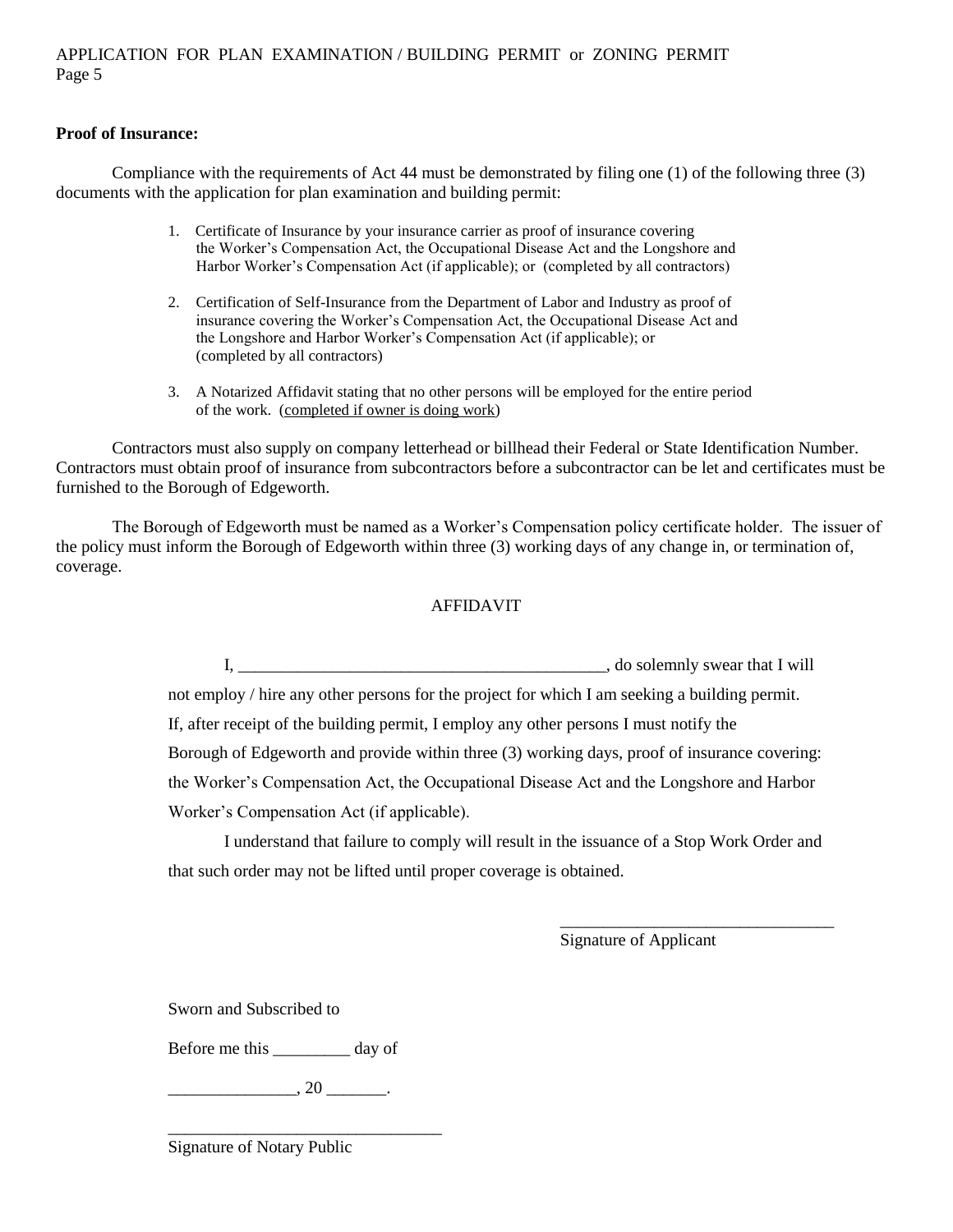## *(FOR CODE ADMINISTRATOR USE ONLY)*

## **Additional Permits/Approvals Required**

| <b>O</b> Street Cut/Driveway         |          |  |
|--------------------------------------|----------|--|
| <b>O</b> PennDot Highway Occupancy   |          |  |
| <b>O</b> DEP Floodway or Flood Plain |          |  |
| <b>O</b> Sewer Connection            |          |  |
| <b>O</b> On-lot Septic               |          |  |
|                                      |          |  |
|                                      |          |  |
| <b>O</b> Zoning                      | Approved |  |

#### **Approvals**

| <b>Building Permit Denied:</b>   |                                                                        |             |
|----------------------------------|------------------------------------------------------------------------|-------------|
| <b>Building Permit Approved:</b> |                                                                        |             |
|                                  |                                                                        |             |
|                                  |                                                                        | Permit No:  |
| <b>Building Permit Fee</b>       | $\frac{1}{2}$                                                          | Receipt No: |
|                                  | PA State UCC Fee $\qquad \qquad \text{\_} \qquad \qquad \text{\_}4.50$ |             |
|                                  |                                                                        |             |
|                                  | Mechanical Permit Fee \$                                               | Receipt No: |
|                                  | Electrical Permit Fee \$                                               |             |
| <b>TOTAL FEES DUE</b>            | $\sim$                                                                 |             |

## **Project Documents (Drawings and Calculations)**

| Type of document:            | Submitted      | Signed / Sealed | Date: | <b>Revision Date:</b> |
|------------------------------|----------------|-----------------|-------|-----------------------|
| <b>Foundation Plans</b>      | O Yes O No     | O Yes O No      |       |                       |
| <b>Construction Drawings</b> | $O Yes$ $O No$ | $O Yes$ $O No$  |       |                       |
| <b>Electrical Drawings</b>   | $O Yes$ $O No$ | $O Yes$ $O No$  |       |                       |
| <b>Mechanical Drawings</b>   | $O Yes$ $O No$ | $O Yes$ $O No$  |       |                       |
| <b>Plumbing Drawings</b>     | $O Yes$ $O No$ | $O Yes$ $O No$  |       |                       |
| Specifications               | $O Yes$ $O No$ | $O Yes$ $O No$  |       |                       |
| Flood Hazard Area Data       | $O Yes$ $O No$ | $O Yes$ $O No$  |       |                       |
| Workers Comp. Certificate    | $O Yes$ $O No$ |                 |       |                       |
|                              |                |                 |       |                       |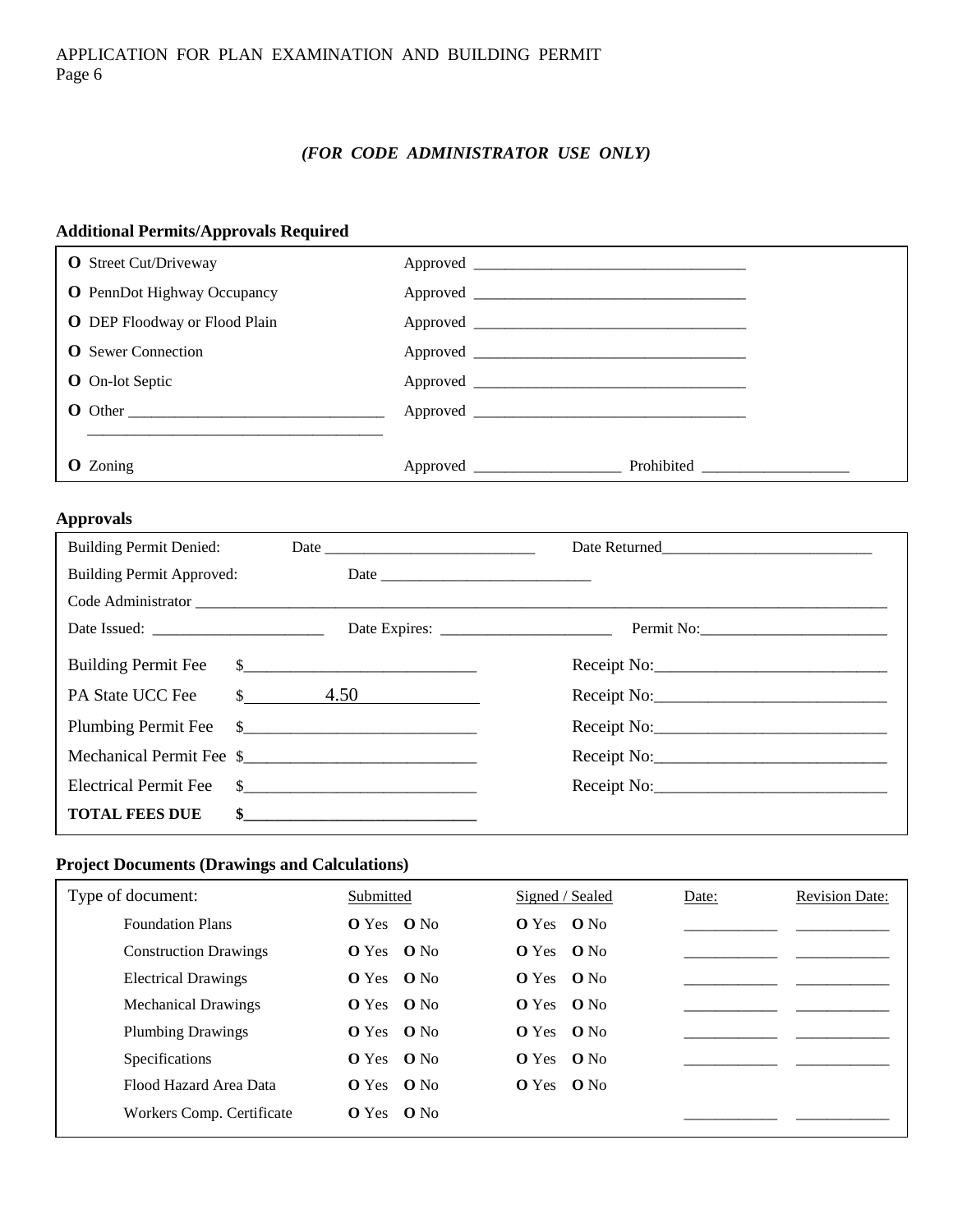# *NO WORK MAY BE CONCEALED FROM VIEW UNTIL IT HAS BEEN APPROVED BY THE BOROUGH OR IT'S AGENTS*

I fully understand that it is my responsibility to call for inspections and that, if inspections are not made according to this procedure, I may be in violation of the Uniform Construction Code and may be subject to prosecution. I also understand that no one may occupy the structure (or portion thereof) until a Certificate of Occupancy is obtained.

| Date: $\overline{\phantom{a}}$ |  |
|--------------------------------|--|
|                                |  |
|                                |  |
|                                |  |
|                                |  |

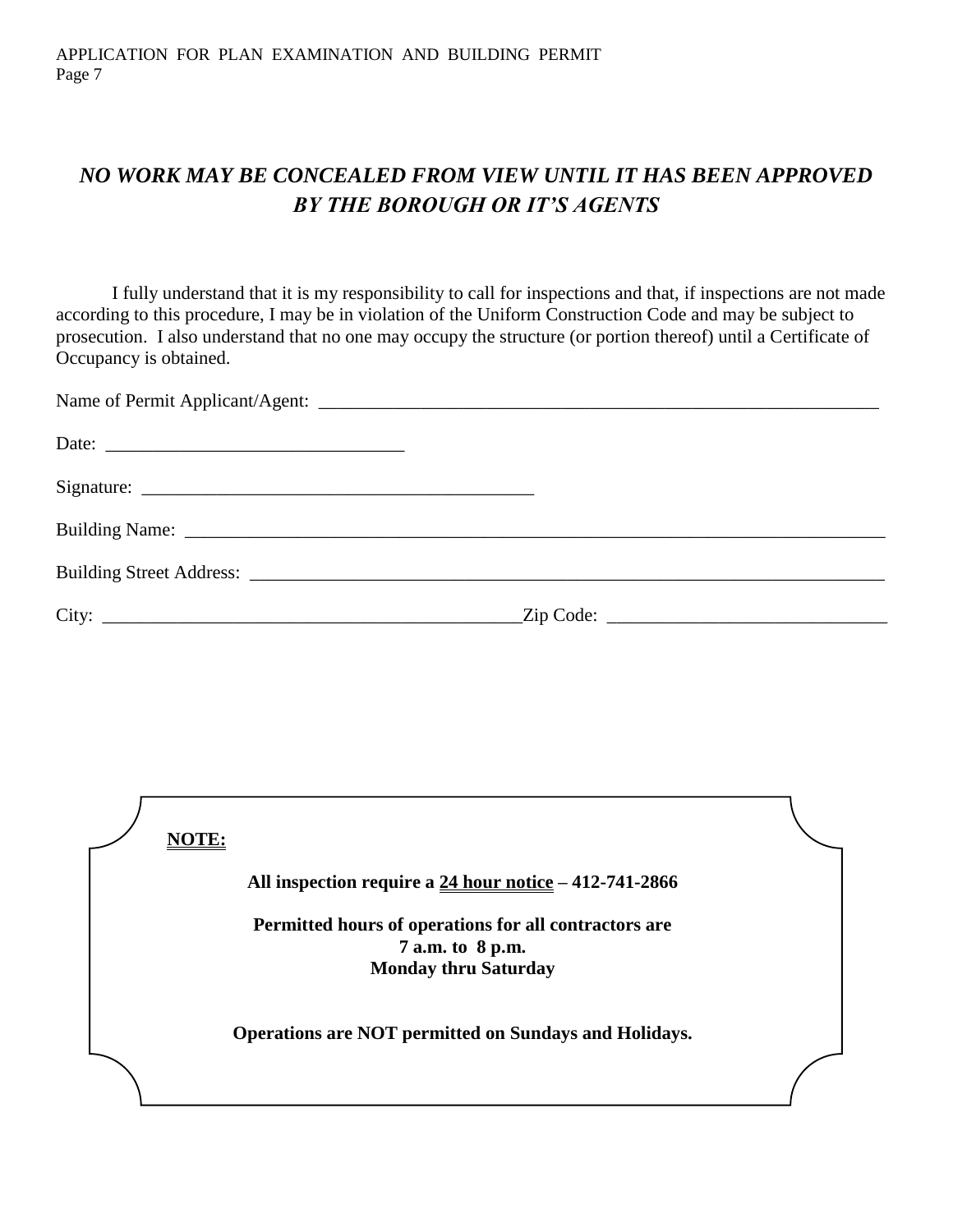# **Borough of Edgeworth 301 Beaver Road, Edgeworth, PA 15143**

# **DEPARTMENT OF BUILDING CODE ENFORCEMENT**

# **PENNSYLVANIA UNIFORM CONSTRUCTION CODE BUILDING INSPECTION REQUIREMENTS**

- 1. Footing Inspection Prior to placement of footing material
- 2. Foundation Inspection Prior to backfill
- 3. Framing Inspection Prior to insulating
- 4. Rough Plumbing Inspection Prior to insulating
- 5. Rough Electrical Inspection Prior to insulating Code.Sys or MDIA or Steel City Inspection Agency
- 6. Mechanical Inspection Prior to insulating
- 7. Insulation Inspection Prior to enclosing
- 8. Wallboard Inspection Prior to finish application
- 9. Final Inspection Electrical, Plumbing and Mechanical Prior to occupancy

# **CERTIFICATE OF OCCUPANCY IS REQUIRED**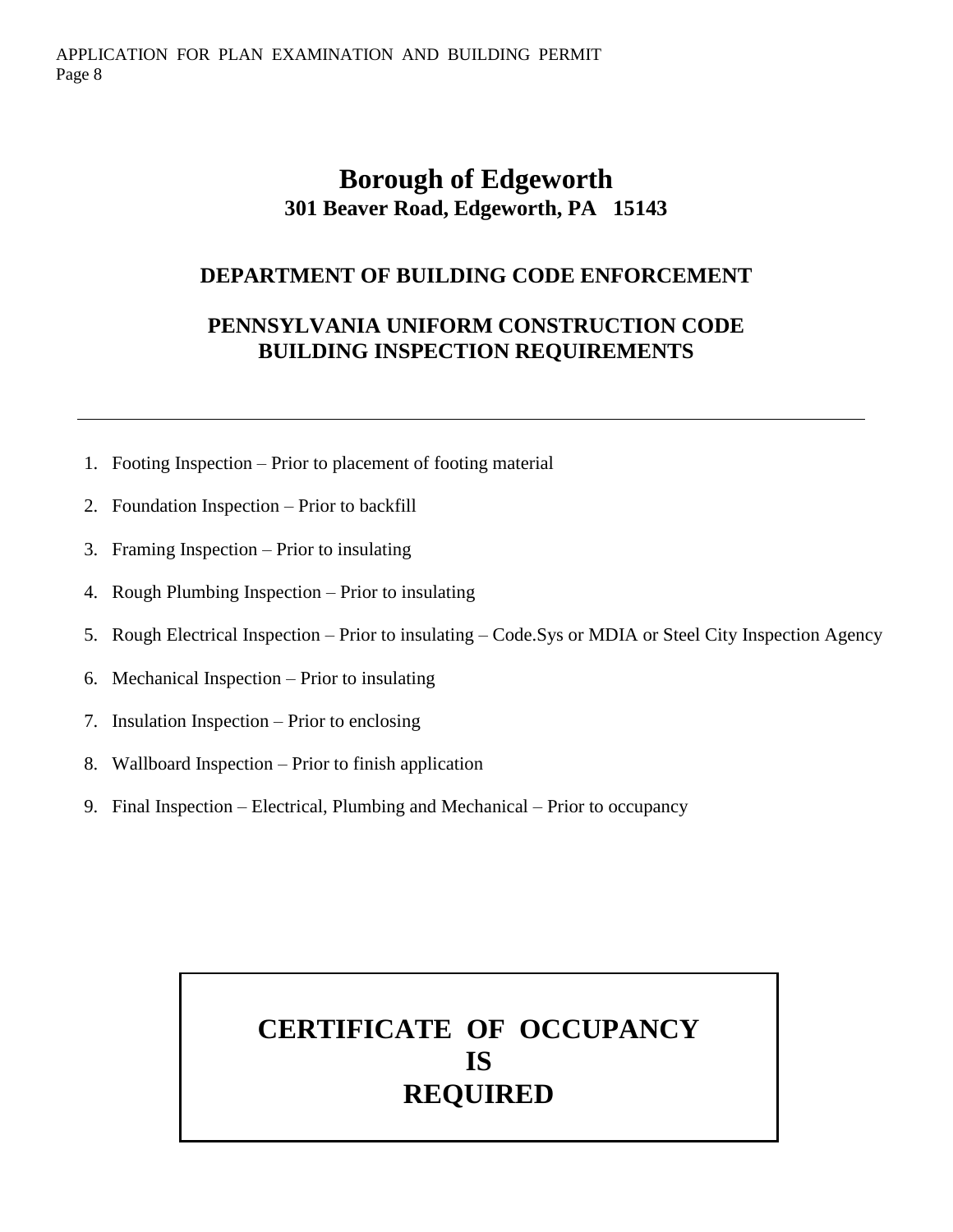\_\_\_\_\_\_\_\_\_\_\_\_\_\_\_\_\_\_\_\_\_\_\_\_\_\_\_\_\_\_\_\_\_\_\_\_\_\_\_\_\_\_\_\_\_\_\_\_\_\_\_\_\_\_

## **ACKNOWLEDGEMENT**

I, \_\_\_\_\_\_\_\_\_\_\_\_\_\_\_\_\_\_\_\_\_\_\_\_\_\_\_\_\_\_\_\_\_\_\_\_\_\_\_\_\_\_\_\_\_, acknowledge that I have read and Understand Borough of Edgeworth Ordinances Number 505, as attached, which regulates road weight limits. I agree to abide by it. I understand that compliance with this Ordinance is a condition of the Building Permit.

Signature of Applicant

\_\_\_\_\_\_\_\_\_\_\_\_\_\_\_\_\_\_\_\_\_\_\_\_\_\_\_\_\_\_

Date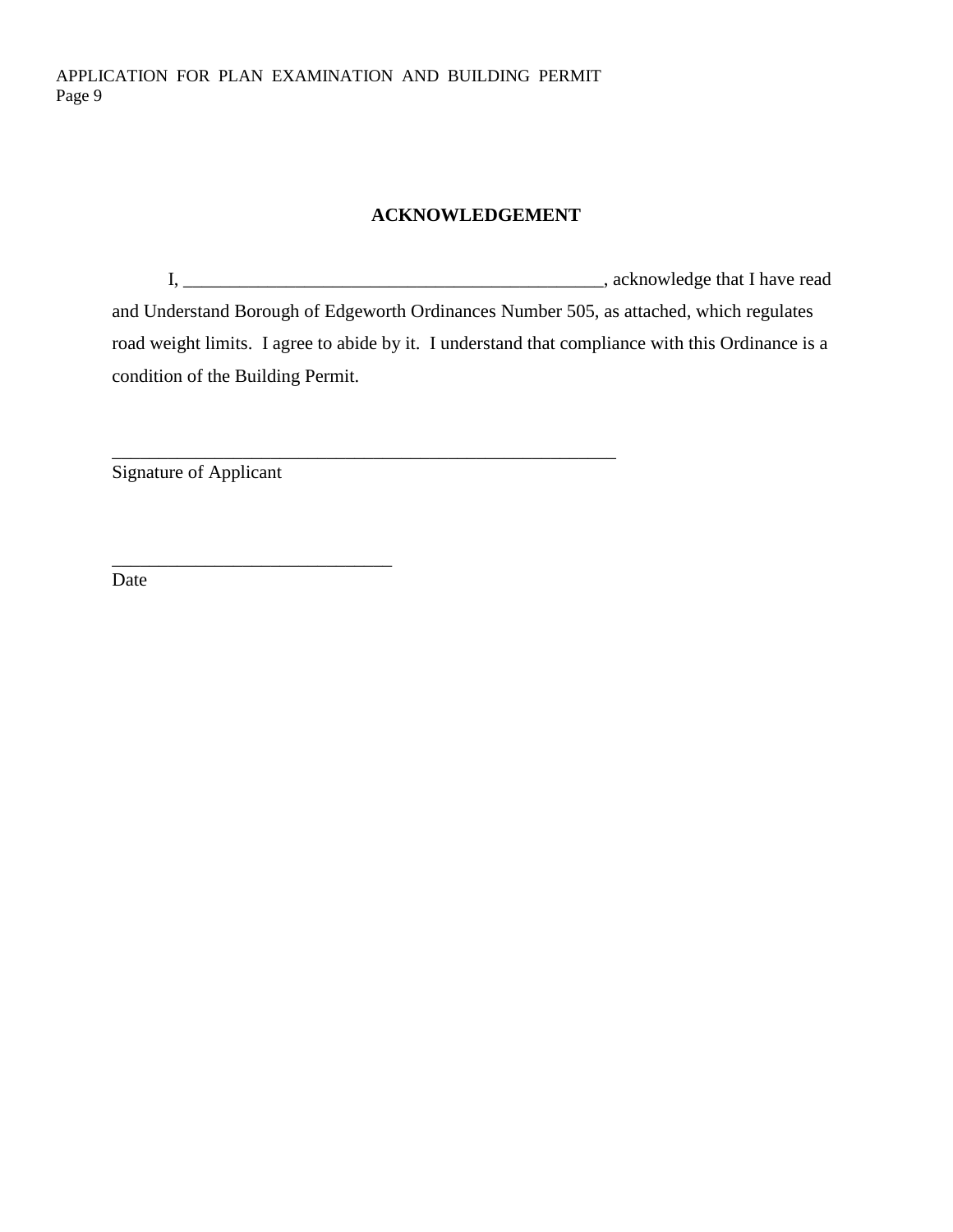#### *BOROUGH OF EDGEWORTH*

#### **ORDINANCE NO. 505**

#### AN ORDINANCE ESTABLISHING WEIGHT LIMITS ON BOROUGH ROADS

WHEREAS, the Borough Code at 53 P.S. § 46202(17) and the Pennsylvania Vehicle Code at 75 Pa.C.S.A. § 4902 permit certain weight restrictions to be placed on vehicles traveling on local roads in the Borough of Edgeworth (the "Borough"); and

WHEREAS, the Borough has previously enacted a weight limit on certain streets in the Borough; and

WHEREAS, the Borough, pursuant to an engineering study, has determined that weight restrictions are appropriate on additional streets in the Borough.

NOW THEREFORE, be it ordained and enacted by the Borough Council of the Borough of Edgeworth, and it is hereby ordained and enacted by the authority of the same as follows:

Section 123-15.2 of the Code of the Borough of Edgeworth, entitled Section 1. Vehicle Weight Limits, is hereby amended by adding the following to the restrictions in paragraph A.

|                       |                                    | Maximum             |
|-----------------------|------------------------------------|---------------------|
| Name of Street        | Location                           | <b>Gross Weight</b> |
| <b>Academy Avenue</b> | from Woodland Road to Dead End     | 10 Tons             |
| Hazel Lane            | from State Route 65 to Beaver Road | 5 Tons              |
| <b>Ouaker Road</b>    | from State Route 65 to Beaver Road | 10 Tons             |
| <b>Chestnut Road</b>  | from State Route 65 to Beaver Road | 8 Tons              |
| <b>Chestnut Road</b>  | from Woodland Road to Borough Line | 8 Tons              |
| <b>Edgeworth Lane</b> | from State Route 65 to Beaver Road | 5 Tons              |
| Woodland Road         | from Academy Avenue to 90 & Bend   | 5 Tons              |

Section 123-15.2 of the Code of the Borough of Edgeworth is amended by **Section 2.** adding a new Section 123-15.2 A.1. following subsection A to read as follows:

123-15.2 A.1 Additional Regulations

Legislative Findings  $(a)$ 

Council has determined that pursuant to an engineering study of Borough roads, and the history and effects of vehicle traffic on Borough streets, that local traffic (local deliveries and pickups) that is conducted by vehicles over the posted weight limits is likely to damage the roads listed herein.